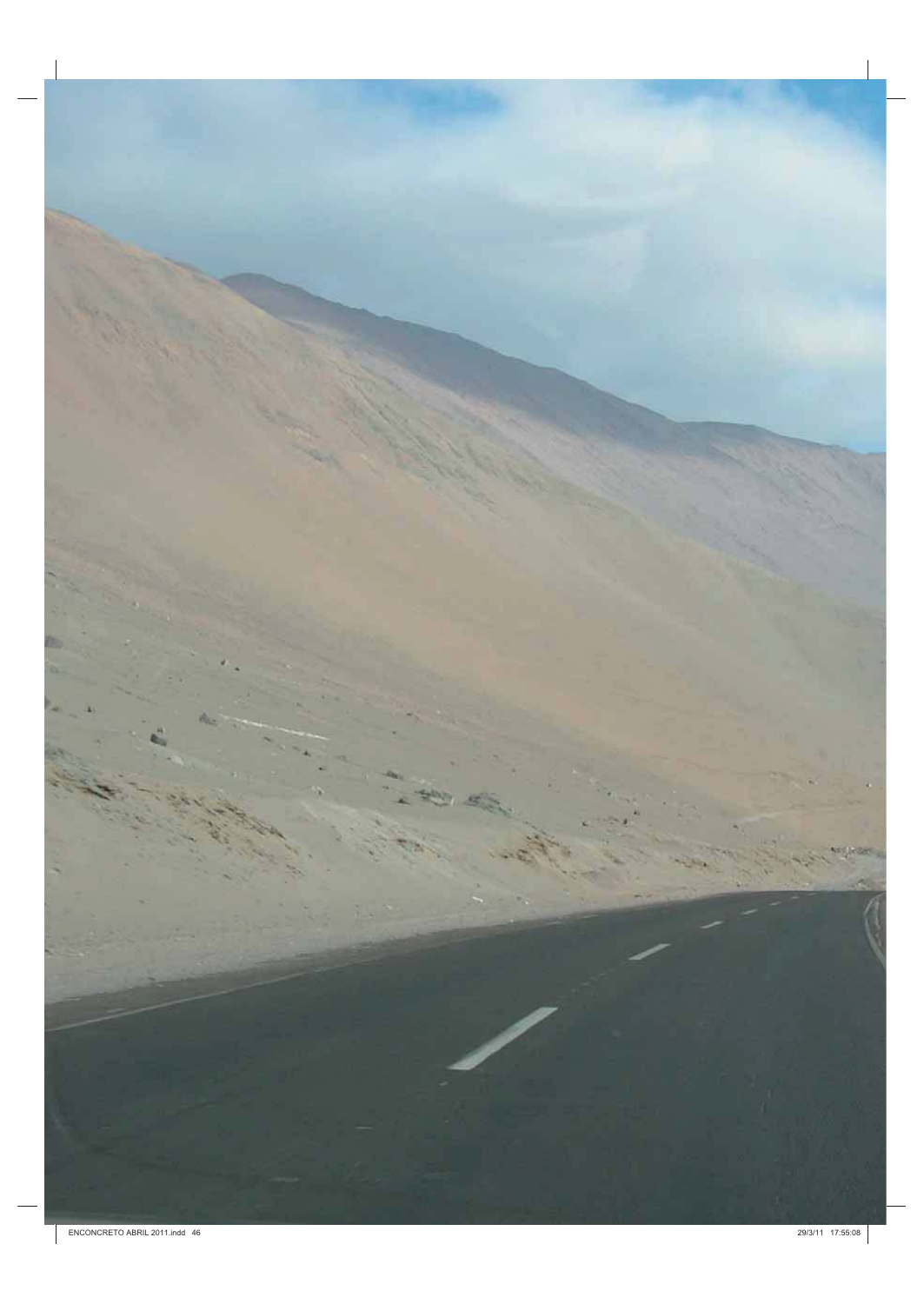## **IQUIQUE TENDRÁ MODERNAYSEGURA RUTADEACCESO**

*ELPROYECTOBUSCAMEJORARTANTOLASCONDICIONES* VIALES DE LOS USUARIOS, COMO LAS DEL SECTOR EMPRESARIAL Y TURÍSTICO DE LA ZONA. EL CAMINO, QUE UNIRÁ IQUIQUE **CON ALTO HOSPICIO, TENDRÁ MODERNAS MEDIDAS DE SEGURIDAD Y ESTARÁ LISTO EN 2014.** 

POR **CAROLINA CARTAGENA** FOTOS **RODOLFO PRIETO**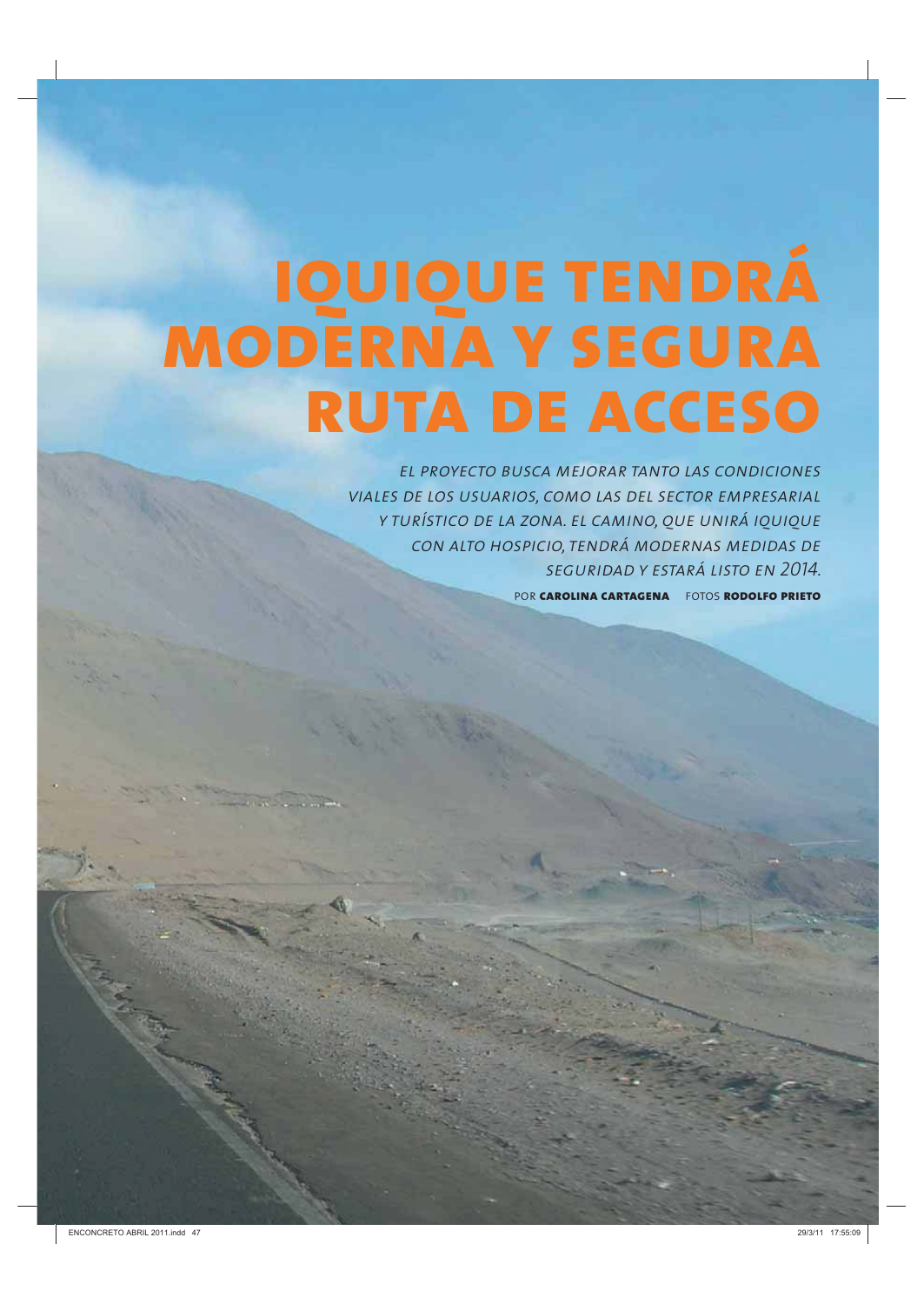## **GRANDES PROYECTOS**

a segunda Ruta de Acceso a Iquique hoy es más real que nunca antes. El proyecto trata de una vía que contempla, entre sus principales características, conexiones en el sector de Bajo Molle, con la rotonda El Pampino, Avenida Chipana, Tadeo Haenke y ruta A1, también conocido como el acceso costero.

Con esto se busca descongestionar el tráfico de camiones de alto tonelaje que transitan por avenida La Tirana y ofrecer así mejores alternativas de traslado a los usuarios que viven en Alto Hospicio, quienes hasta

ahora deben acudir a la salida de Iquique para tomar locomoción hacia sus respectivos hogares. El desvío que realizan diariamente los habitantes de esta localidad sugiere tiempos exagerados de viaje, entre otras incomodidades.

El acceso tendrá, en total, 78.4 kilómetros y estará formado por dos tramos de carretera en el

entorno de Iquique: la Ruta 1, con una longitud de 31.4 kilómetros; y la Ruta 16, desde su conexión con la Ruta 5 hasta Iquique, con una longitud de 47 kilómetros. En el caso de la Ruta 10 costera, las obras se extenderán desde el Bajo Molle hasta 1.200 metros al sur del aeropuerto Diego Aracena. En esos 31,4 kilómetros se mejorará el diseño de la ruta con una doble calzada, de dos pistas de 7 metros de ancho cada una, y bermas interiores y exteriores, de uno y 2,5 metros respectivamente. Además, se habilitarán áreas de emergencia, asistencia telefónica,

y zonas de retorno, en el aeropuerto y caleta Los Verdes.

Con respecto a la ruta 16, los 47 kilómetros viales se extenderán desde la rotonda el Pampino hasta su conexión con la Ruta 5 Norte o Panamericana. Al igual que en la actual ruta de acceso a Iguigue, las obras contemplarán dobles calzadas y afinamientos en el diseño de la llamada curva de la muerte. cerca al ex campamento Don Guillermo. Una de las particularidades de la Ruta 16 será la construcción a desnivel de las intersecciones, en los 2.6 kilómetros iniciales.

bost Jiménez, las comunas, hoy conectadas por una sola vía, crecen de manera significativa. El flujo vial entre ambas es altísimo, lo que demanda planificar una estructura que genere un segundo circuito altamente eficiente. Ante situaciones de emergencia, afirma la edil, la ruta ha quedado bloqueada, y en horas peak se han producido atochamientos y otros eventos que impiden la normal circulación vehicular.

El seremi de Obras Públicas de la Región, Robinson Rivera, asegura que el provecto tiene varios objetivos, como mejorar los

La vía tendrá, en total, 78,4 kilómetros y estará formada por dos tramos de carretera en el entorno de Iquique: la Ruta 1, con una longitud de 31,4 kilómetros; y la Ruta 16, desde su conexión con la Ruta 5 hasta Iquique, con una longitud de 47 kilómetros.

48

Esto se emplazará en el ingreso a Alto Hospicio y tendrá cuatro alturas, para un flujo expedito de tránsito y una armónica integración del área peatonal. Otra de las mejoras de esta ruta será el desvío por detrás de la ex salitrera Santa Laura, con el fin de entroncar con la ruta Panamericana. Asimismo, en la ruta 616 se habilitará un camino alternativo para vehículos livianos, que conectará con las rutas 414 y 412, en la localidad de Huara, y que podrá ser utilizada por conductores que no deseen pagar peaje.

Según la alcaldesa de Iquique, Myrta Du-

estándares de la Rutas 1 y 16, ya que amplía las actuales vías a segundas calzadas. Con ello aumentan los niveles de seguridad vial, pasando de la actual calzada bidireccional de ambas rutas, con una pista por sentido y sin segregación, a una ruta de alto estándar, con doble calzada por sentido y segregación entre flujos opuestos.

## **BENEFICIOS DEL PROYECTO**

La construcción de la Ruta de Acceso a Iquique, cuya inversión se acerca a los 25 mil millones pesos, significará una reducción en los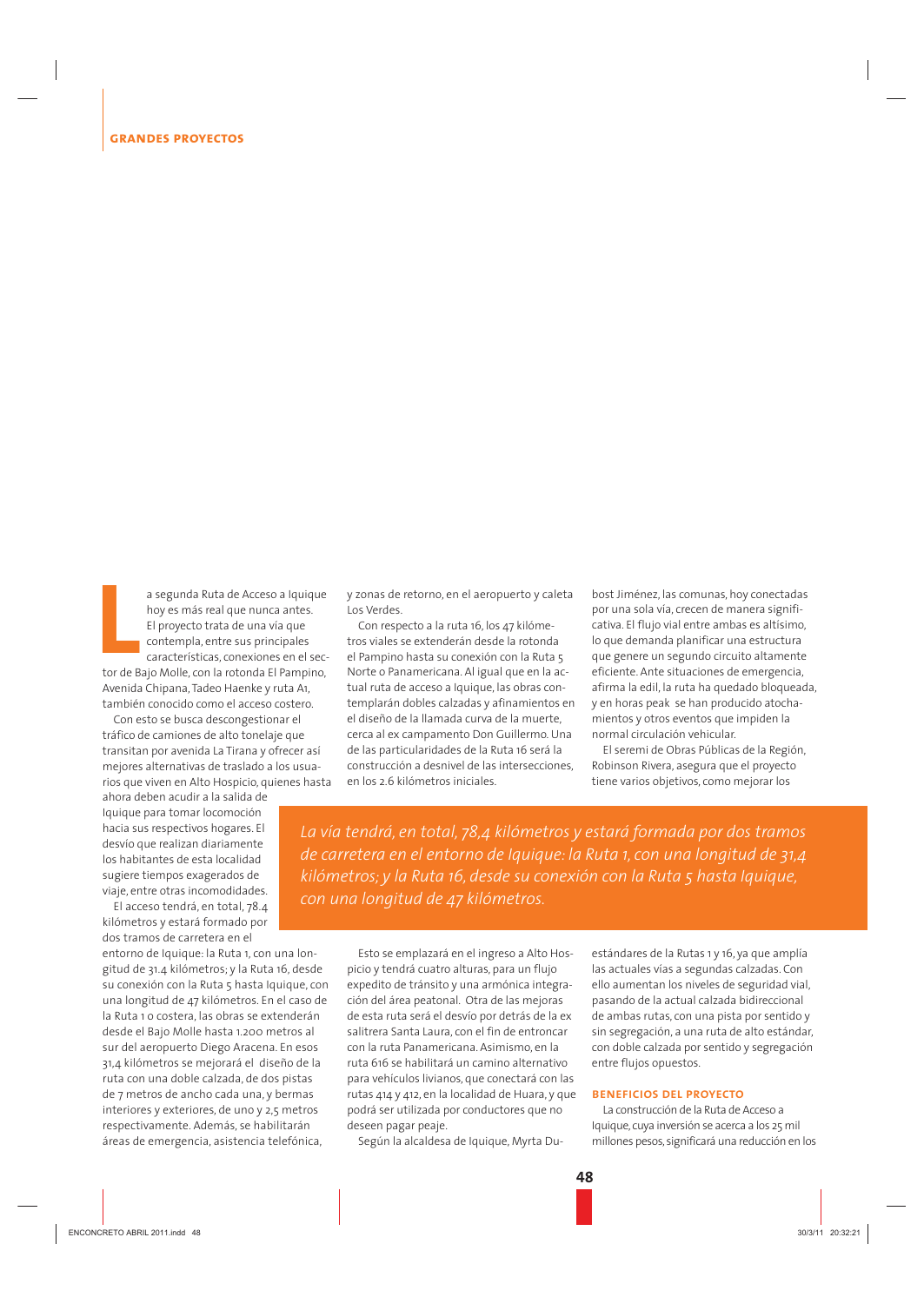

Aconcret es la empresa líder en prefabricados de hormigón de la quinta región, con más de 50 años de experiencia en el rubro, ha especializado su trabajo en piezas y bloques de hormigón, tubos, cámaras, y artículos para pavimento. Con el objetivo de mejorar la calidad de sus productos y optimizar el servicio a sus clientes, están implementando nuevas tecnologías. Sin embargo, este paso no lo dan solo, ya que cuentan con el apoyo y la asesoría técnica de Melón.

> Quienes trabajan en Aconcret tienen muy claro cuáles son las metas de la firma y cómo conseguirlas, ya que llevan como promedio 10 años en ella. Son constantemente capacitados en el manejo de las nuevas máquinas adquiridas y en prevención de riesgos, buscando optimizar sus labores en un ambiente seguro y tranquilo.

> > Dentro del plan de modernización, está instalando el sistema GPS en su flota de transporte, lo que posibilita rastrear el posicionamiento global de sus móviles para la pronta entrega de sus productos

Importaron desde Estados Unidos y Europa dos modernas máquinas para incrementar el número de elaboración y lograr mezclas más precisas en la preparación de sus hormigones.

En cuanto al ámbito técnico, sin duda que el aporte de Melón es un factor importante para calibrar adecuadamente los procesos de producción, y brindar asesoría experta para los ensayos con el laboratorio de hormigones. Toda nueva tecnología requiere de un afinamiento para adecuar en forma correcta la maquinaria con los agregados (áridos), agua y el cemento.

Con las recientes incorporaciones se baja la tasa de intervención directa y manual de los trabajadores, y se evita el malgasto de agua. Para ambas empresas es importante preservar el medio ambiente, por eso se comprometen en buscar e implementar todos los medios posibles y la tecnología apropiada para cooperar en el cuidado del ecosistema.

**MELÓN Y ACONCRET SE UNEN PARA MODERNIZAR PROCESOS DE PRODUCCIÓN** 

LIMITADA

El plan pretende optimizar las gestiones de elaboración y con esto se protege el medio ambiente. Gps en camiones e innovadores máquinas para la fabricación son algunas de las incorporaciones hechas por aconcret.





TRAVERSO HERMANOS

www.melon.cl www.aconcret.cl

◈